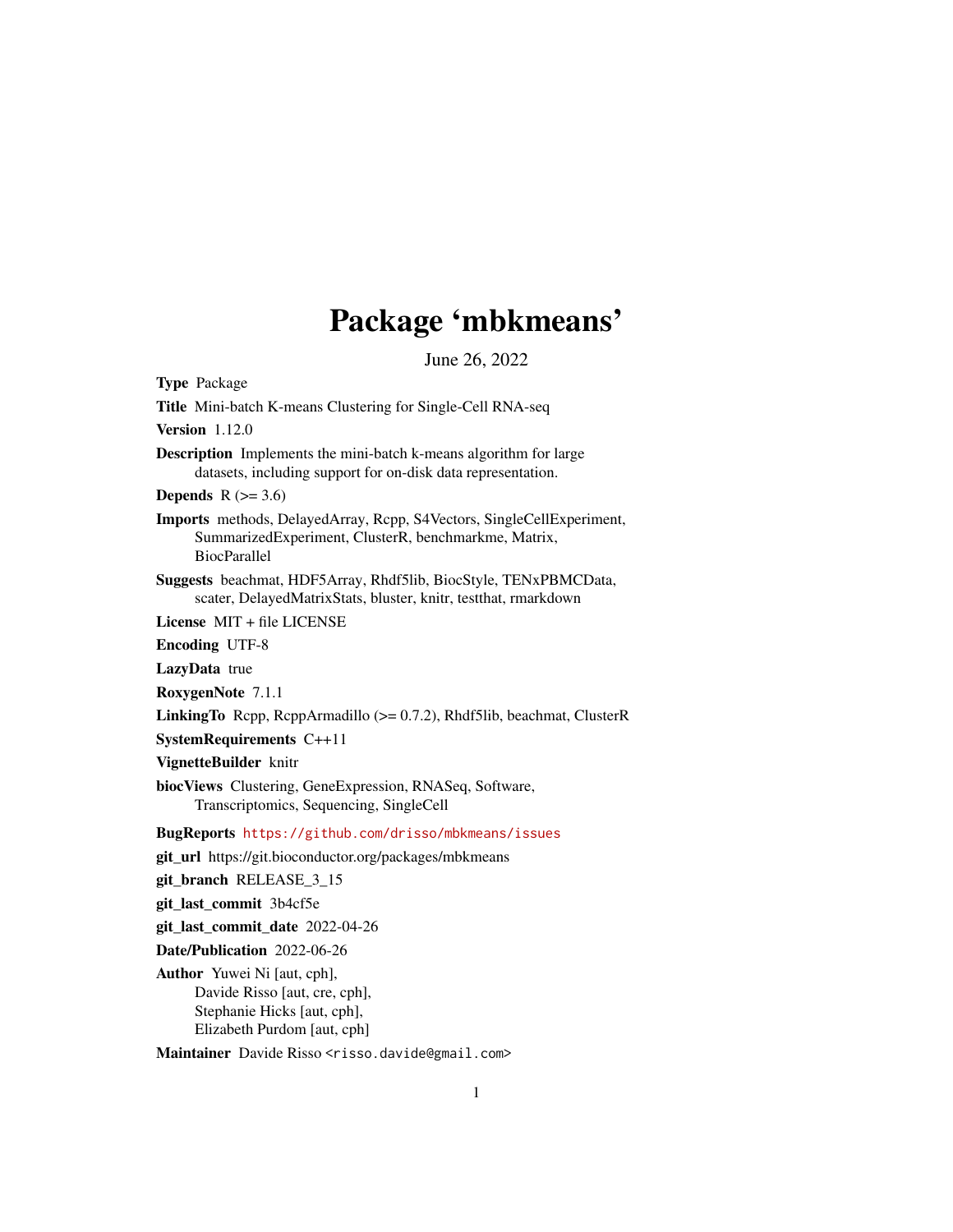### <span id="page-1-0"></span>R topics documented:

| Index |  |
|-------|--|

blocksize *blocksize*

#### Description

Return the maximum number of rows to use based on the amount of ram memory.

#### Usage

blocksize(data, ram = get\_ram())

#### Arguments

| data | matrix-like object.                      |
|------|------------------------------------------|
| ram  | the max amount of ram (in bytes) to use. |

#### Value

Numeric value of the maximum number of rows.

#### Examples

```
data <- matrix(NA, nrow = 100, ncol=1000)
blocksize(data, ram=1e6)
```
#### Description

Cluster rows of a matrix-like object with a variety of algorithms.

#### Details

This function is deprecated. Please use the clusterRows function in the bluster Bioconductor package.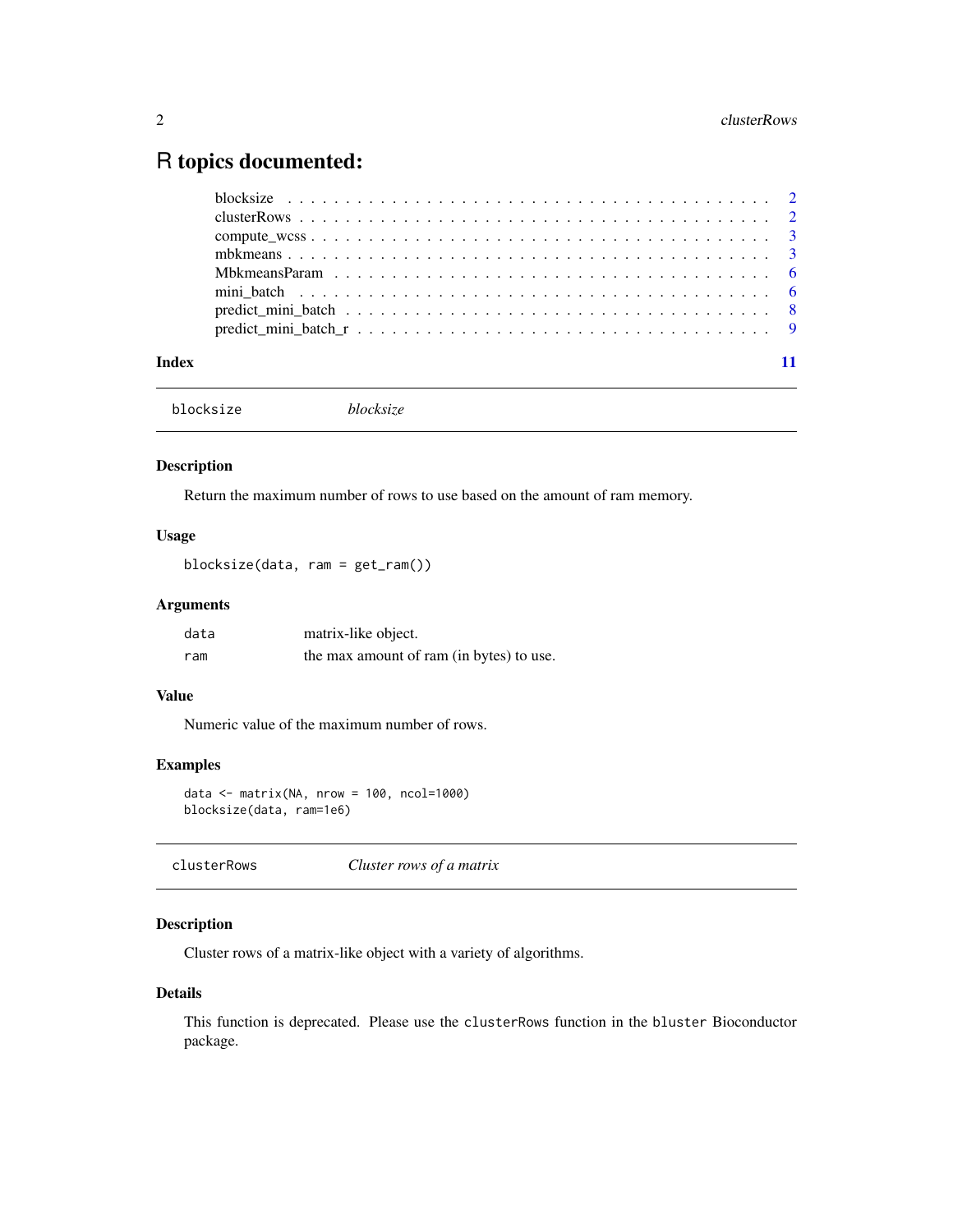<span id="page-2-0"></span>

#### Description

Given a vector of cluster labels, a matrix of centroids, and a dataset, it computes the WCSS.

#### Usage

```
compute_wcss(clusters, cent, data)
```
#### Arguments

| clusters | numeric vector with the cluster assignments.                                |
|----------|-----------------------------------------------------------------------------|
| cent     | numeric matrix with the centroids (clusters in rows, variables in columns). |
| data     | matrix-like object containing the data (numeric or integer).                |

#### Value

A numeric vector with the value of WCSS per cluster.

#### Examples

```
data = matrix(1:30, nrow = 10)cl <- mini_batch(data, 2, 10, 10)
compute_wcss(cl$Clusters, cl$centroids, data)
```
<span id="page-2-1"></span>mbkmeans *Mini-Batch k-means for large single cell sequencing data*

#### Description

This is an implementation of the mini-batch k-means algorithm of Sculley (2010) for large single cell sequencing data with the dimensionality reduction results as input in the reducedDim() slot.

#### Usage

```
mbkmeans(x, ...)
## S4 method for signature 'SummarizedExperiment'
mbkmeans(x, whichAssay = 1, ...)
## S4 method for signature 'SingleCellExperiment'
mbkmeans(x, reduceMethod = "PCA", whichAssay = 1, ...)
```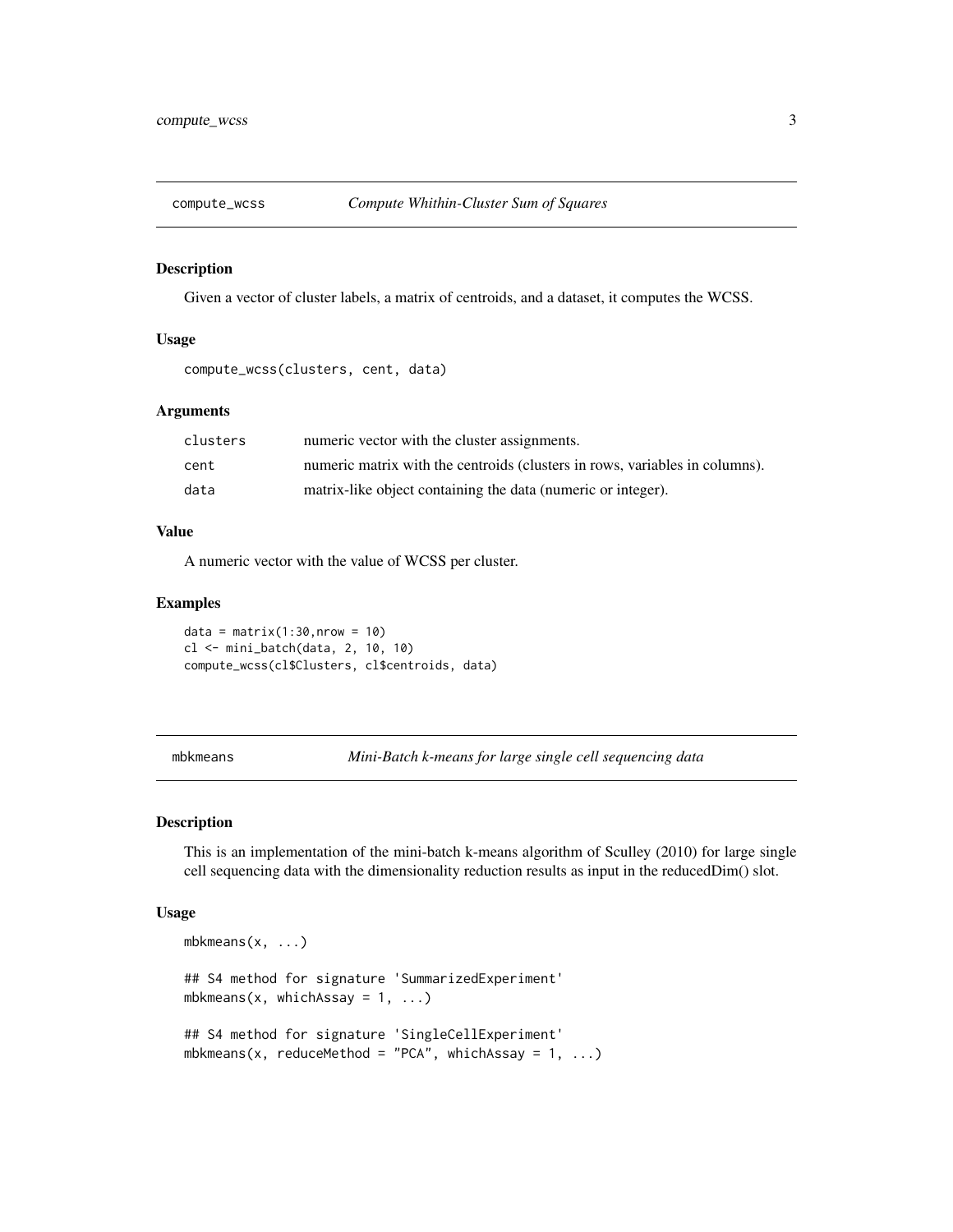#### 4 mbkmeans

```
## S4 method for signature 'LinearEmbeddingMatrix'
mbkmeans(x, ...)
## S4 method for signature 'ANY'
mbkmeans(
 x,
 clusters,
 batch_size = min(500, NCOL(x)),
 max\_iters = 100,
 num\_init = 1,
  init_fraction = batch_size/NCOL(x),
  initializer = "kmeans++",
 compute_labels = TRUE,
 calc_wcss = FALSE,
 early_stop_iter = 10,
 verbose = FALSE,
 CENTROIDS = NULL,
  tol = 1e-04,BPPARAM = BiocParallel::SerialParam(),
  ...
\mathcal{L}
```
#### Arguments

| $\times$      | The object on which to run mini-batch k-means. It can be a matrix-like object<br>(e.g., matrix, Matrix, DelayedMatrix, HDF5Matrix) with genes in the rows and<br>samples in the columns. Specialized methods are defined for SummarizedEx-<br>periment and SingleCellExperiment. |
|---------------|----------------------------------------------------------------------------------------------------------------------------------------------------------------------------------------------------------------------------------------------------------------------------------|
| $\cdots$      | passed to 'blockApply'.                                                                                                                                                                                                                                                          |
| whichAssay    | The assay to use as input to mini-batch k-means. If x is a SingleCellExperiment,<br>this is ignored unless reduce Method = NA.                                                                                                                                                   |
| reduceMethod  | Name of dimensionality reduction results to use as input to mini-batch k-means.<br>Set to NA to use the full matrix.                                                                                                                                                             |
| clusters      | the number of clusters                                                                                                                                                                                                                                                           |
| batch_size    | the size of the mini batches. By default, it equals the minimum between the<br>number of observations and 500.                                                                                                                                                                   |
| $max\_iters$  | the maximum number of clustering iterations                                                                                                                                                                                                                                      |
| num_init      | number of times the algorithm will be run with different centroid seeds                                                                                                                                                                                                          |
| init_fraction | proportion of data to use for the initialization centroids (applies if initializer is<br>$kmeans++$ ). Should be a float number between 0.0 and 1.0. By default, it uses<br>the relative batch size.                                                                             |
| initializer   | the method of initialization. One of kmeans++ and random. See details for<br>more information                                                                                                                                                                                    |
|               | compute_labels logcical indicating whether to compute the final cluster labels.                                                                                                                                                                                                  |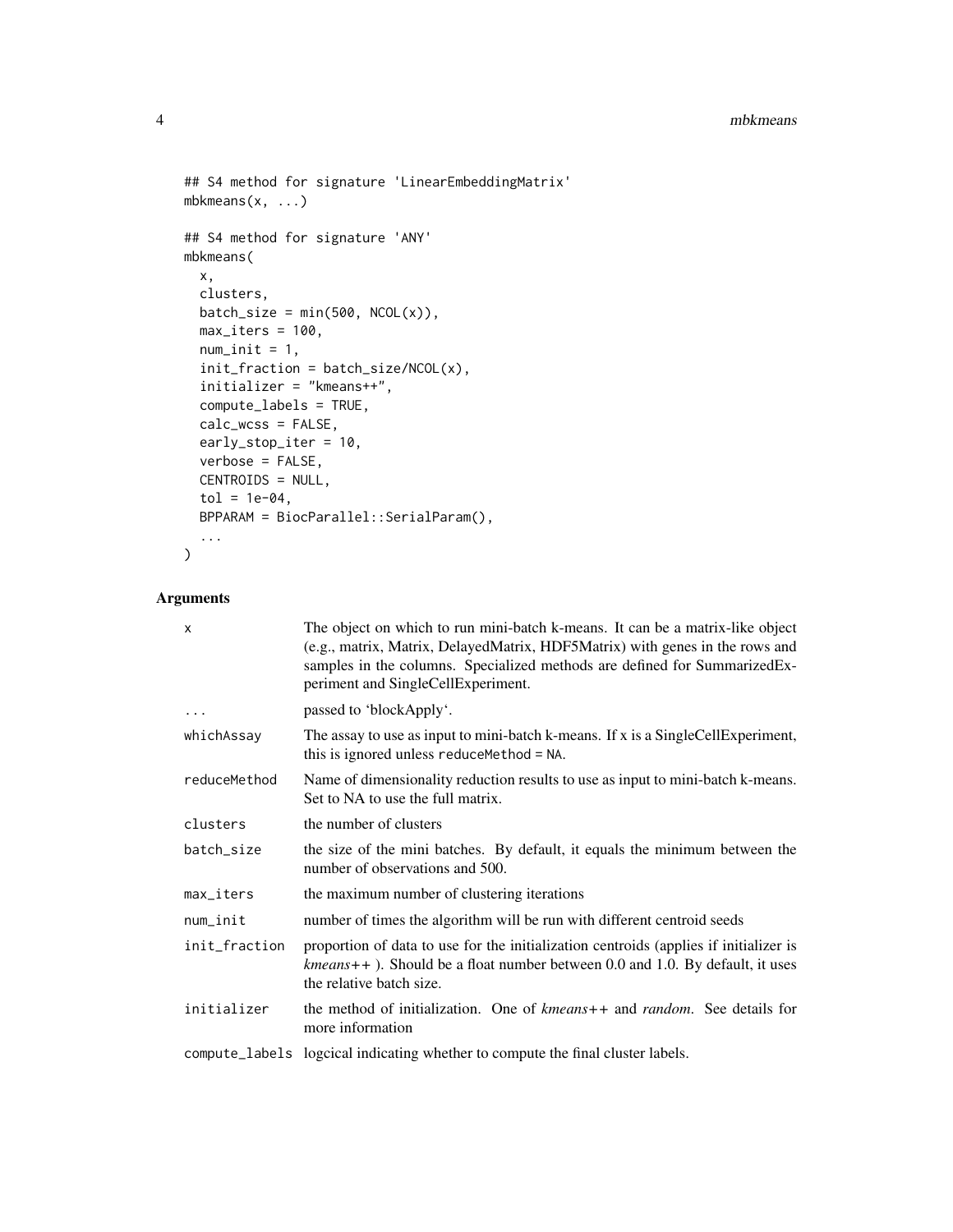#### <span id="page-4-0"></span>mbkmeans 5

| calc_wcss        | logical indicating whether the per-cluster WCSS is computed. Ignored if 'com-<br>pute $labels = FALSE^{\prime}$ .                                                                    |
|------------------|--------------------------------------------------------------------------------------------------------------------------------------------------------------------------------------|
| early_stop_iter  |                                                                                                                                                                                      |
|                  | continue that many iterations after calculation of the best within-cluster-sum-of-<br>squared-error                                                                                  |
| verbose          | either TRUE or FALSE, indicating whether progress is printed during clustering                                                                                                       |
| <b>CENTROIDS</b> | a matrix of initial cluster centroids. The rows of the CENTROIDS matrix should<br>be equal to the number of clusters and the columns should be equal to the<br>columns of the data   |
| tol              | a float number. If, in case of an iteration (iteration $> 1$ and iteration $<$ max iters)<br>'tol' is greater than the squared norm of the centroids, then kmeans has con-<br>verged |
| <b>BPPARAM</b>   | See the 'BiocParallel' package. Only the label assignment is done in parallel.                                                                                                       |

#### Details

The implementation is largely based on the [MiniBatchKmeans](#page-0-0) function of the ClusterR package. The contribution of this package is to provide support for on-disk data representations such as HDF5, through the use of DelayedMatrix and HDF5Matrix objects, as well as for sparse data representation through the classes of the Matrix package. We also provide high-level methods for objects of class SummarizedExperiment, SingleCellExperiment, and LinearEmbeddingMatrix.

This function performs k-means clustering using mini batches.

kmeans++: kmeans++ initialization. Reference : http://theory.stanford.edu/~sergei/papers/kMeansPPsoda.pdf AND http://stackoverflow.com/questions/5466323/how-exactly-does-k-means-work

random: random selection of data rows as initial centroids

#### Value

A list with the following attributes: centroids, WCSS\_per\_cluster, best\_initialization, iters\_per\_initialization. a list with the following attributes: centroids, WCSS\_per\_cluster, best\_initialization, iters\_per\_initialization

#### Author(s)

Lampros Mouselimis and Yuwei Ni

#### References

Sculley. Web-Scale K-Means Clustering. WWW 2010, April 26–30, 2010, Raleigh, North Carolina, USA. ACM 978-1-60558-799-8/10/04.

https://github.com/mlampros/ClusterR

#### Examples

```
library(SummarizedExperiment)
se <- SummarizedExperiment(matrix(rnorm(100), ncol=10))
mbkmeans(se, clusters = 2)
library(SingleCellExperiment)
```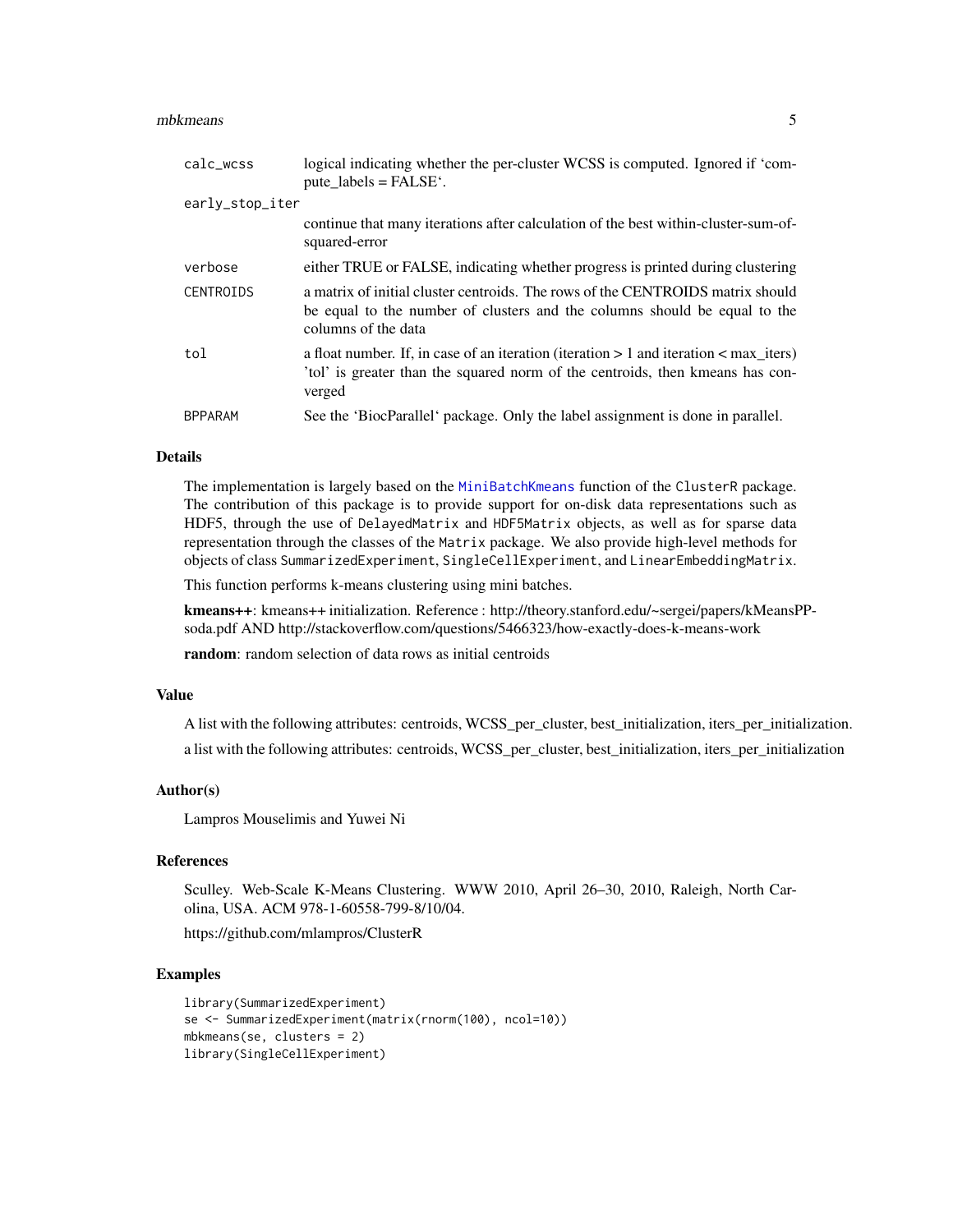```
sce <- SingleCellExperiment(matrix(rnorm(100), ncol=10))
mbkmeans(sce, clusters = 2, reduceMethod = NA)
x<-matrix(rnorm(100), ncol=10)
mbkmeans(x, clusters = 3)
```
MbkmeansParam *Mini-batch k-means clustering*

#### Description

Run the mini-batch k-means [mbkmeans](#page-2-1) function with the specified number of centers within clusterRows from the bluster Bioconductor package.

#### Usage

```
MbkmeansParam(centers, ...)
```
#### Arguments

| centers | An integer scalar specifying the number of centers. Alternatively, a function<br>that takes the number of observations and returns the number of centers. Note, |
|---------|-----------------------------------------------------------------------------------------------------------------------------------------------------------------|
|         | the mbkmeans function uses the argument clusters argument to represent this<br>argument. However, we use centers to match                                       |
| .       | Further arguments to pass to mbkmeans.                                                                                                                          |

#### Details

This function is deprecated. Please use the MbkmeansParam function in the bluster Bioconductor package.

mini\_batch *Mini\_batch*

#### Description

Mini-batch-k-means for matrix-like objects

<span id="page-5-0"></span>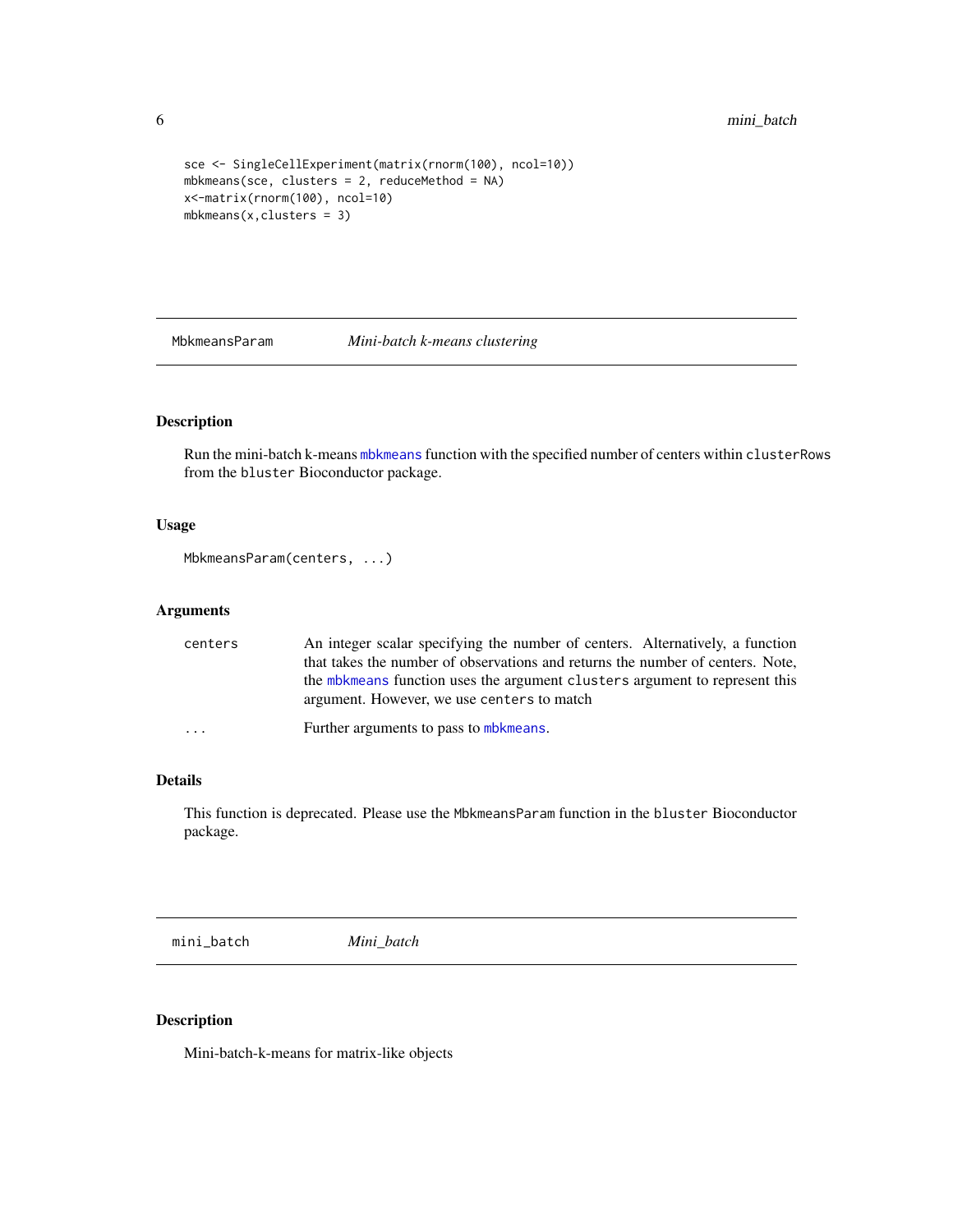#### mini\_batch 7

#### Usage

```
mini_batch(
  data,
  clusters,
  batch_size,
  max_iters,
  num\_init = 1L,
  init_fraction = 1,
  initializer = "kmeans++",
  compute_labels = TRUE,
  calc_wcss = FALSE,
  early_stop_iter = 10L,
  verbose = FALSE,
  CENTROIDS = NULL,
  tol = 1e-04)
```
#### Arguments

| data            | numeric or integer matrix-like object.                                                                                                                                                        |  |
|-----------------|-----------------------------------------------------------------------------------------------------------------------------------------------------------------------------------------------|--|
| clusters        | the number of clusters.                                                                                                                                                                       |  |
| batch_size      | the size of the mini batches.                                                                                                                                                                 |  |
| max iters       | the maximum number of clustering iterations.                                                                                                                                                  |  |
| num_init        | number of times the algorithm will be run with different centroid seeds.                                                                                                                      |  |
| init_fraction   | percentage of data to use for the initialization centroids (applies if initializer is<br>$kmeans++$ ). Should be a float number between 0.0 and 1.0.                                          |  |
| initializer     | the method of initialization. One of kmeans++ and random. See details for<br>more information.                                                                                                |  |
|                 | compute_labels logical indicating whether to compute the final cluster labels.                                                                                                                |  |
| calc_wcss       | logical indicating whether the within-cluster sum of squares should be computed<br>and returned (ignored if 'compute_labels = FALSE').                                                        |  |
| early_stop_iter |                                                                                                                                                                                               |  |
|                 | continue that many iterations after calculation of the best within-cluster-sum-of-<br>squared-error.                                                                                          |  |
| verbose         | logical indicating whether progress is printed on screen.                                                                                                                                     |  |
| CENTROIDS       | an optional matrix of initial cluster centroids. The rows of the CENTROIDS<br>matrix should be equal to the number of clusters and the columns should be<br>equal to the columns of the data. |  |
| tol             | convergence tolerance.                                                                                                                                                                        |  |

#### Details

This function performs k-means clustering using mini batches. It was inspired by the implementation in https://github.com/mlampros/ClusterR.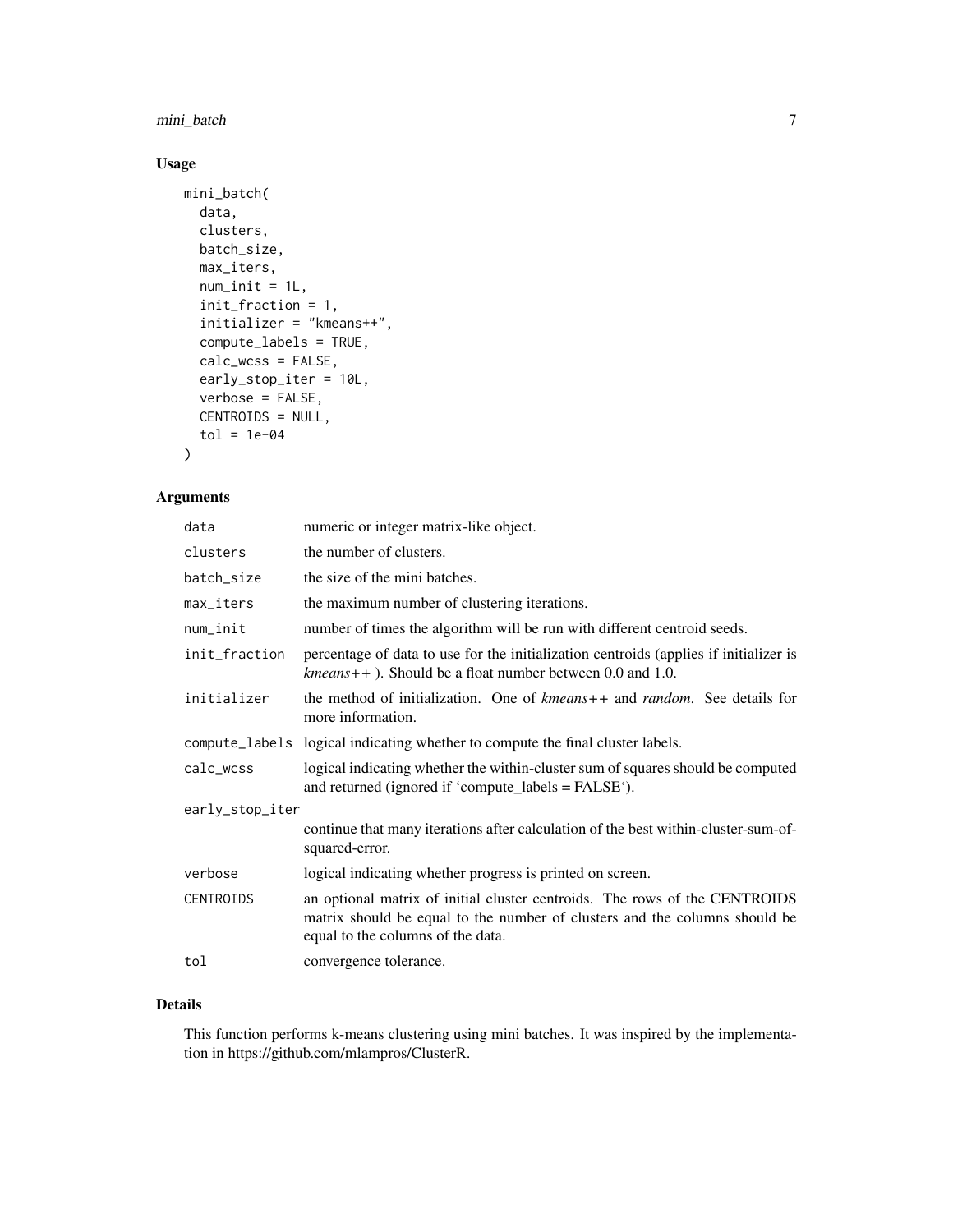<span id="page-7-0"></span>The input matrix can be in any format supported by the 'DelayedArray' / 'beachmat' framework, including the matrix classes defined in the 'Matrix' package and the 'HDFMatrix' class.

There are two possible initializations.

kmeans++: kmeans++ initialization.

random: random selection of data rows as initial centroids.

#### Value

a list with the following attributes:

centroids: the final centroids;

WCSS per cluster (optional): the final per-cluster WCSS.

best\_initialization: which initialization value led to the best WCSS solution;

iters\_per\_initialization: number of iterations per each initialization;

Clusters (optional): the final cluster labels.

#### References

Sculley, D., 2010, April. Web-scale k-means clustering. In Proceedings of the 19th international conference on World wide web (pp. 1177-1178). ACM.

Arthur, D. and Vassilvitskii, S., 2007, January. k-means++: The advantages of careful seeding. In Proceedings of the eighteenth annual ACM-SIAM symposium on Discrete algorithms (pp. 1027- 1035). Society for Industrial and Applied Mathematics.

#### Examples

 $data = matrix(1:30, nrow = 10)$ mini\_batch(data, 2, 10, 10)

predict\_mini\_batch *Predict\_mini\_batch*

#### Description

Prediction function for mini-batch k-means applied to matrix-like objects.

#### Usage

```
predict_mini_batch(data, CENTROIDS)
```
#### Arguments

| data      | matrix-like object containing numeric or integer data (observations in rows, vari- |
|-----------|------------------------------------------------------------------------------------|
|           | ables in columns).                                                                 |
| CENTROIDS | a matrix of initial cluster centroids. The rows of the CENTROIDS matrix should     |
|           | be equal to the number of clusters and the columns should equal the columns of     |
|           | the data.                                                                          |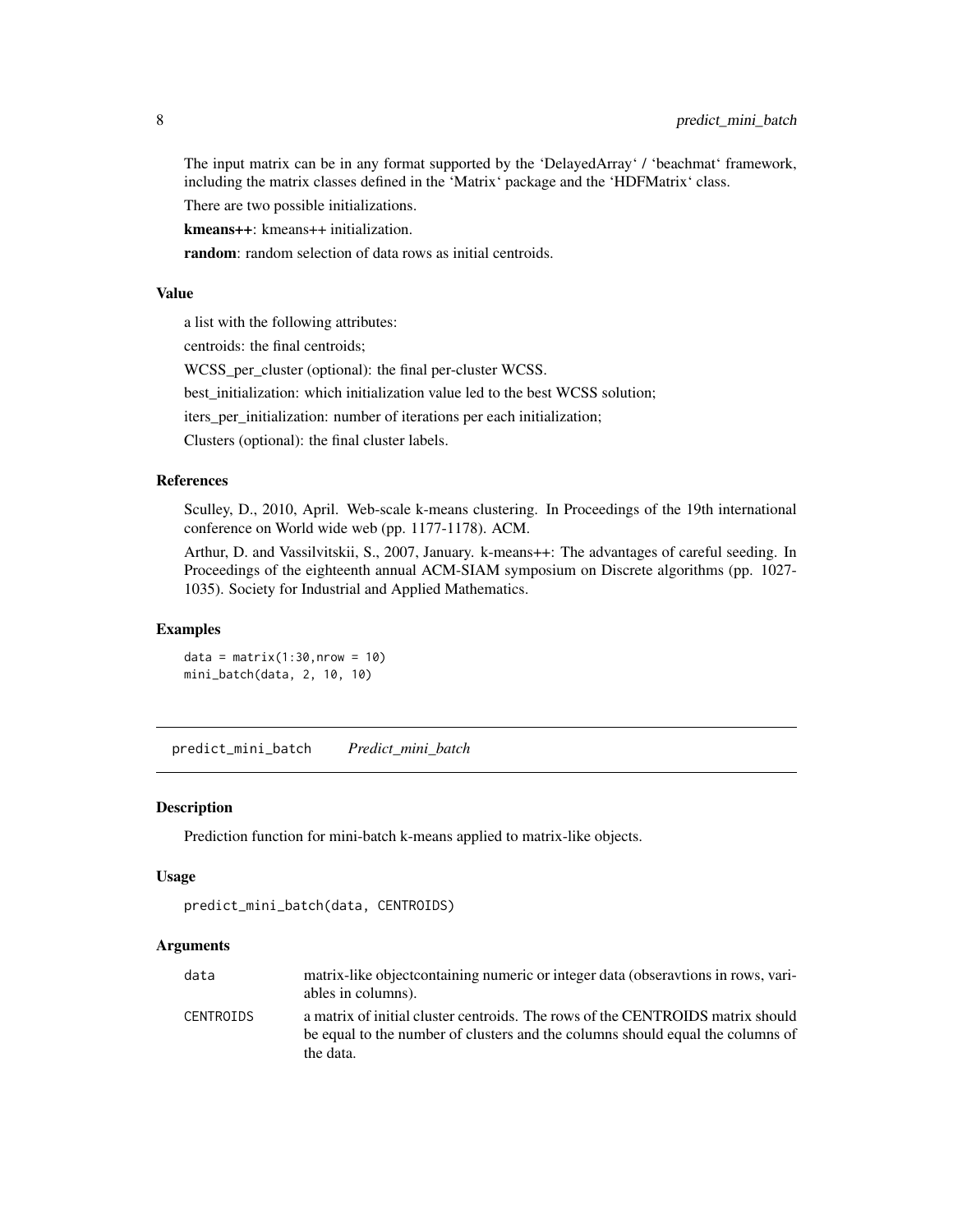#### <span id="page-8-0"></span>Details

This function takes the data and the output centroids and returns the clusters.

This implementation relies very heavily on the [MiniBatchKmeans](#page-0-0) implementation. We provide the ability to work with other matrix-like objects other than base matrices (e.g, DelayedMatrix and HDF5Matrix) through the beachmat library.

#### Value

it returns a vector with the clusters.

#### Author(s)

Yuwei Ni

#### Examples

```
data(iris)
km = min\_batch(as.matrix(iris[,1:4]), clusters = 3,batch_size = 10, max\_iters = 10clusters = predict_mini_batch(as.matrix(iris[,1:4]),
                            CENTROIDS = km$centroids)
```
predict\_mini\_batch\_r *Compute labels for mini-batch k-means*

#### Description

Given a data matrix and a centroid matrix, it assigns each data point to the closest centroid, using block processing.

#### Usage

```
predict_mini_batch_r(
  data,
  centroids,
 BPPARAM = BiocParallel::SerialParam(),
  ...
)
```
#### Arguments

| data           | a matrix-like object with features in row and samples in columns. |
|----------------|-------------------------------------------------------------------|
| centroids      | a matrix with the coordinates of the centroids.                   |
| <b>BPPARAM</b> | for parallel computations. See the 'BiocParallel' package.        |
| .              | passed to 'blockApply'.                                           |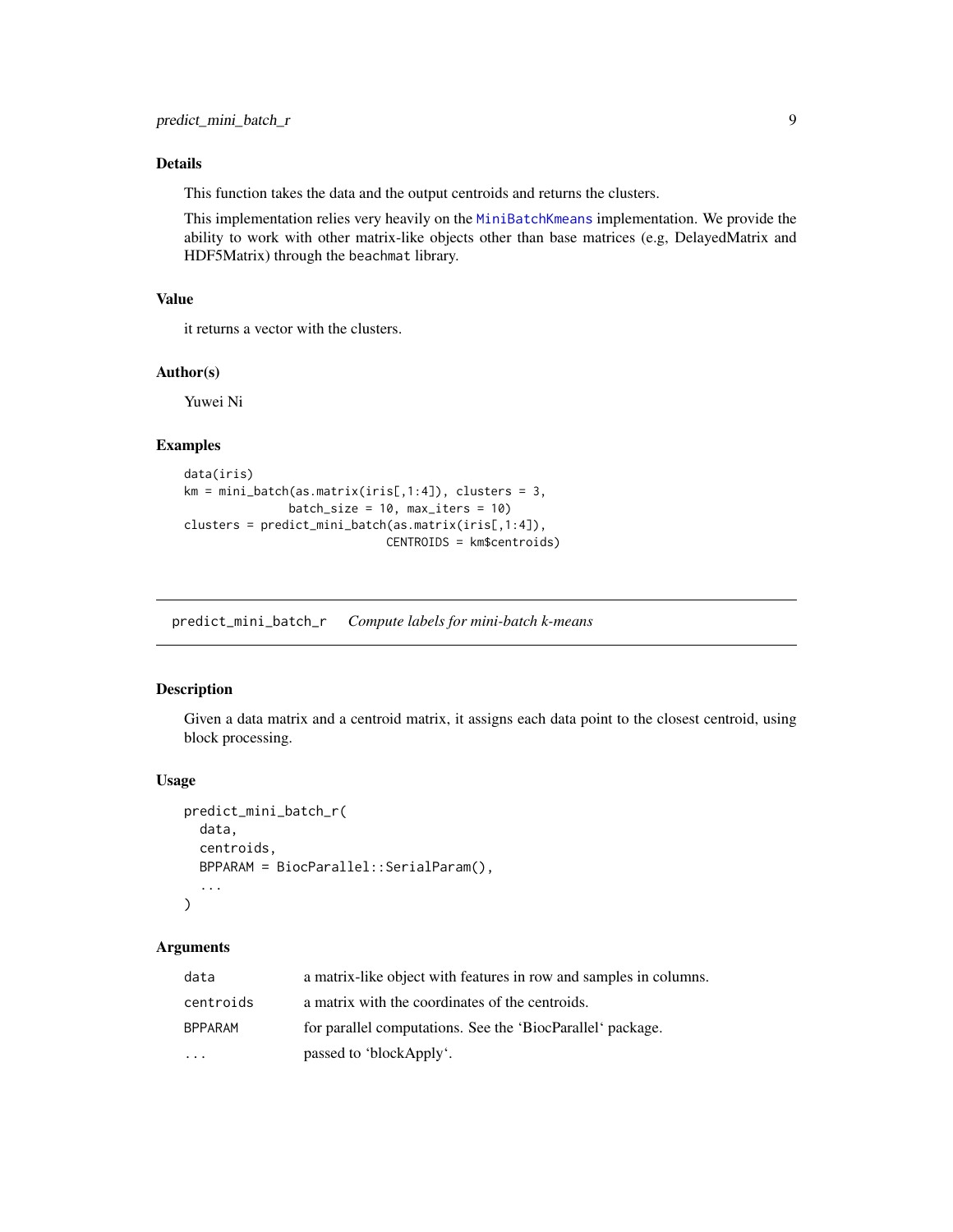#### Value

a vector of cluster labels for each observation.

#### Examples

```
data(iris)
km <- mini_batch(as.matrix(iris[,1:4]), clusters = 3,
                 batch_size = 10, max_iters = 100)
predict_mini_batch_r(t(as.matrix(iris[,1:4])), km$centroids)
```